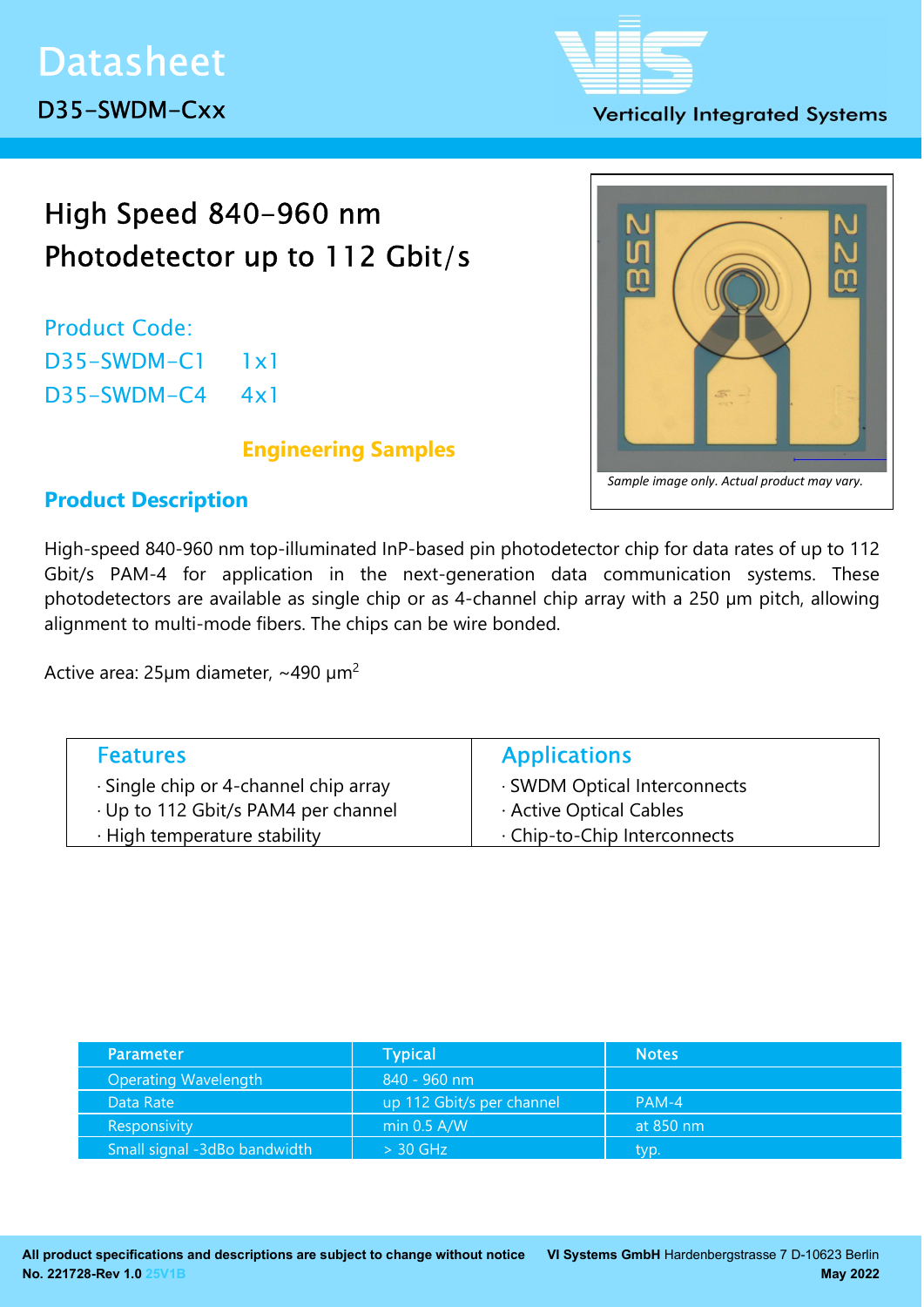

**Vertically Integrated Systems** 

## Electro-Optical Specifications (T = 0 to 85°C)

| Parameter                       | Symbol       | Condition                   | Min  | Typ  | Max            | Unit |
|---------------------------------|--------------|-----------------------------|------|------|----------------|------|
| Dark current                    | $I_d$        | $V_{Bias} = -2.5 V$         |      |      | $\overline{A}$ | nA   |
| $S_{21}$ 3 <i>dBo</i> Bandwidth | $BW_{f3dB}$  | $-2.5V$<br>50 $\Omega$ load | 30   | 35   |                | GHz  |
| Operating wavelength            | λ            |                             | 840  |      | 960            | nm   |
| Responsivity                    | R            | 850 nm                      | 0.50 | 0.50 |                | A/W  |
|                                 | $\mathsf{R}$ | 880 nm                      | 0.50 | 0.52 |                | A/W  |
|                                 | R            | 910 nm                      | 0.50 | 0.54 |                | A/W  |
|                                 | $\mathsf{R}$ | 940 nm                      | 0.50 | 0.56 |                | A/W  |
|                                 | R            | 1310 nm*                    | 0.70 | 0.75 |                | A/W  |
|                                 | $\mathsf{R}$ | 1550 nm <sup>*</sup>        | 0.70 | 0.75 |                | A/W  |
| Capacitance                     |              |                             |      |      |                | pF   |
| Series resistance               | $R_{s}$      |                             |      |      |                | Ohm  |

\*anti-reflection coating is optimized for <1% reflectivity within the range 840 nm - 960 nm

S21 and S11 measurements can be supplied upon request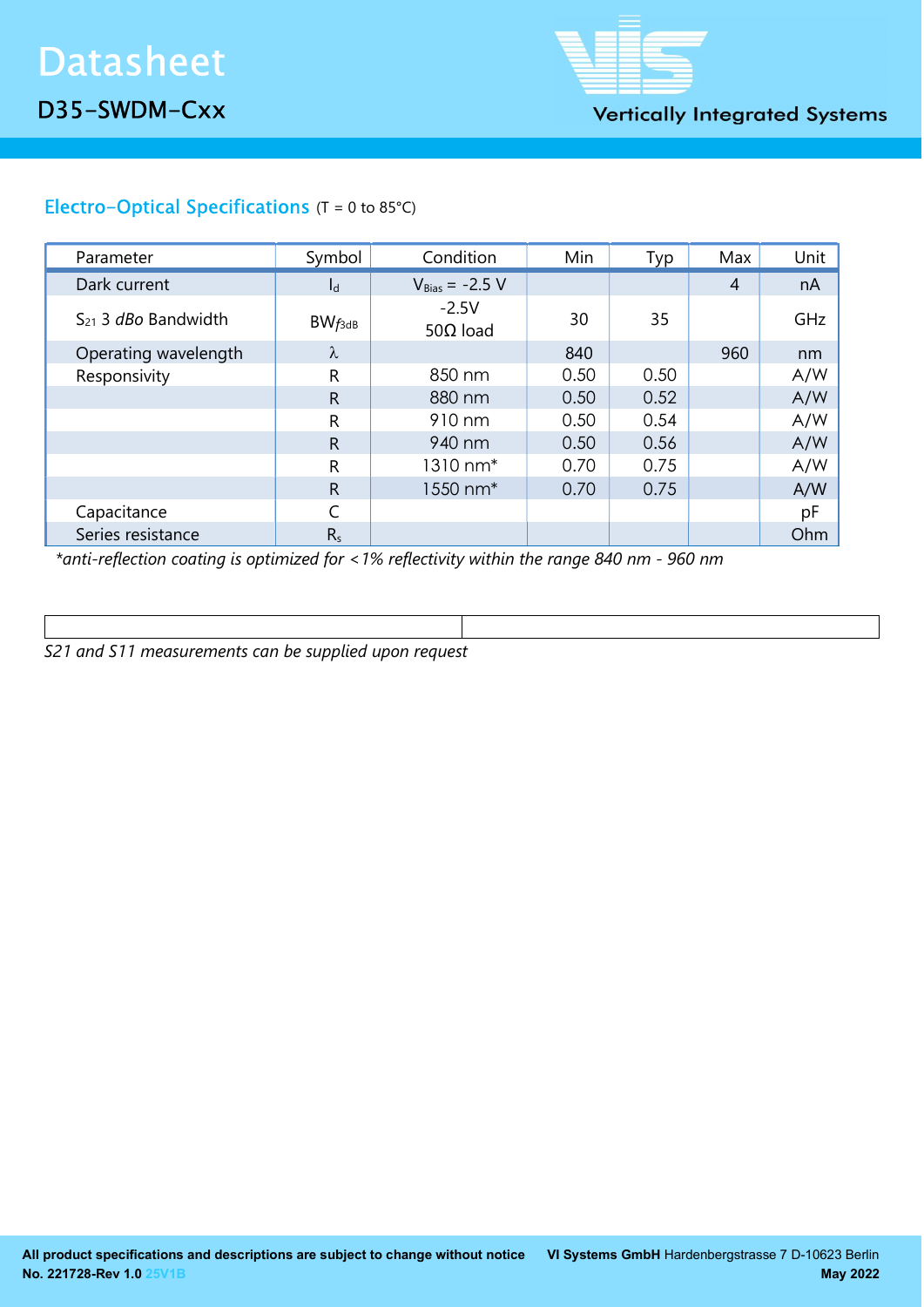

# Absolute Maximum Ratings

| Parameter                | Symbol                      | Condition | Min   | Typ | Max | Unit         |
|--------------------------|-----------------------------|-----------|-------|-----|-----|--------------|
| Operating temperature    | ${\mathsf T}_{\textsf{op}}$ |           |       |     | 85  | $^{\circ}$ C |
| Storage temperature      | $T_{\rm st}$                |           | $-40$ |     | 85  | $^{\circ}C$  |
| Soldering temperature    | $T_{sl}$                    | 10 sec    |       |     | 260 | $^{\circ}C$  |
| Forward current          | <b>I</b> <sub>FW</sub>      |           |       |     | 10  | mA           |
| Reverse Voltage          | $V_{R}$                     |           |       |     | 10  | V            |
| <b>HBM ESD Threshold</b> | $\mathsf{V}_{\mathsf{ESD}}$ |           |       |     | 90  |              |

Stress in excess of any of the individual Absolute Maximum Ratings can cause immediate irreversible damage to the component even if all other parameters are within the electro-optical specifications. Exposure to any of the Absolute Maximum Ratings for extended periods can adversely affect the reliability of these chips.

## Mechanical Dimensions

| Parameter | Type         | Min | Гур  | Max  | Unit |
|-----------|--------------|-----|------|------|------|
| Length    | Dxx-BROAD-C1 |     | 250  | 260  | µm   |
|           | Dxx-BROAD-C4 |     | 1000 | 1040 | μm   |
| Height    |              |     | 150  |      | µm   |
| Width     |              |     | 250  | 260  |      |

## Dimensions of D35-SWDM-C1





 Contact shape Active area:  $25 \mu m$  diameter, ~490  $\mu m^2$